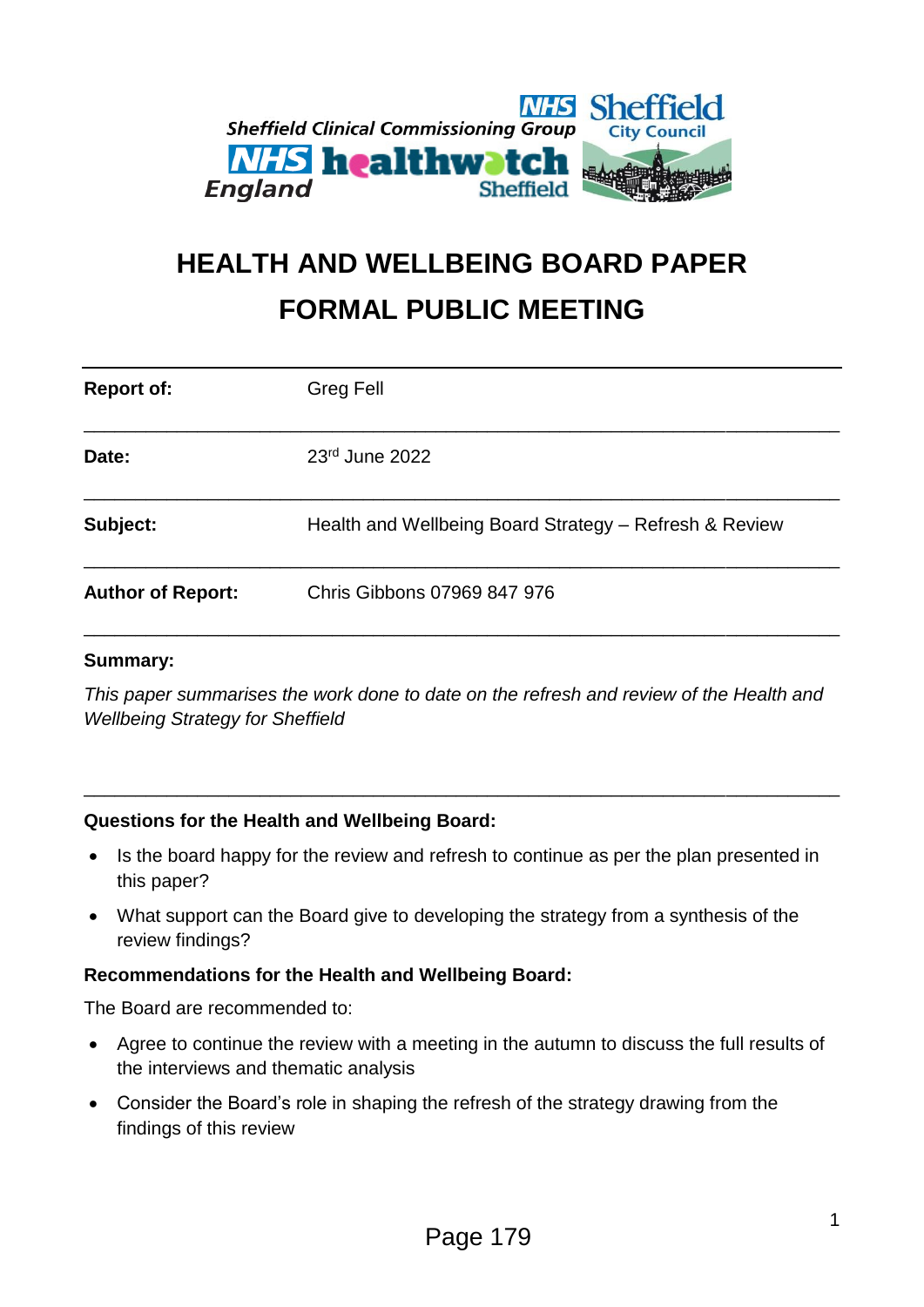## **Background Papers:**

Sheffield Joint Health & Wellbeing Strategy 2019-2024

**Which of the ambitions in the Health & Wellbeing Strategy does this help to deliver?** All **Who has contributed to this paper?** Lorraine Gosnell Freyja Cummings

Chris Gibbons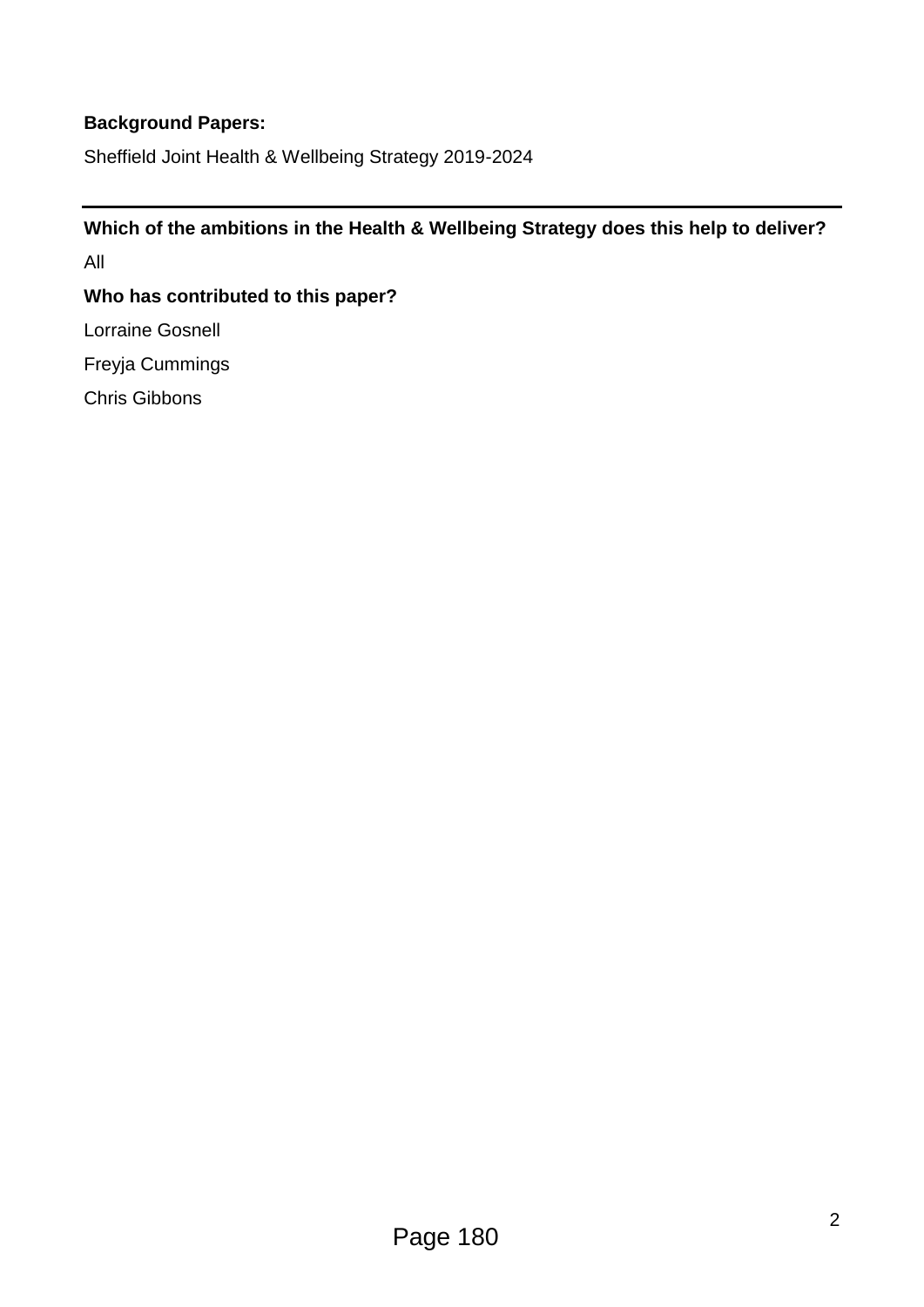# **HEALTH AND WELLBEING STRATEGY REVIEW & REFRESH**

#### **1.0 SUMMARY**

- 1.1 As the city emerges from the acute phases of the COVID-19 Pandemic, having faced two years of disruption to the normal functioning of the Health and Wellbeing Board and the emergence of new (and other continuing) challenges to health inequality, the time is right to re-energise the board around a refreshed Joint Health and Wellbeing Strategy.
- 1.2 This paper summarises the work done to date on the stakeholder interviews and thematic analysis that will generate evidence to help the board undertake the refresh and relaunch of the strategy.
- 1.3 It also highlights a number of specific asks of and questions for the Board, and asks the Board for its view on how it would like to see this work proceed.

### **2.0 BACKGROUND**

- 2.1The city has experienced a generation defining emergency and whilst the acute and direct impact of the pandemic is waning, the ripple effects will continue to be felt for the next decade or more. The net impact of this left unchecked will be to widen existing inequalities which exert a strong influence on healthy life expectancy. It is appropriate that the strategy is reoriented to focus on improving healthy life expectancy more explicitly and reducing the gap as a core purpose.
- 2.2 There are several things which contribute to that core aim that the Board is not currently well sighted on – smoking cessation, infant mortality, sexual health for example. All are areas where significant improvements have been made. Whilst social determinants of health are referenced in the strategy and the 9 core ambitions, poverty is less explicit and given the cost of living crisis and its impacts, a greater emphasis on this and related issues in the context of welfare reform such as inequalities in access to credit, debt advice and welfare rights for the most vulnerable could be considered.
- 2.3 There are other significant, landmark reports that have been published in recent times that have focused on health inequalities, wider determinants of health and healthy life expectancy. Most notable of these is the recent Marmot Review. There are obvious benefits to having synergy between the aims of the Health and Wellbeing Strategy and the findings of the Marmot Review.

### **3.0 INTERVIEWS AND EMERGING THEMES**

3.1Lorraine Gosnell has undertaken 20 interviews with key stakeholders for each of the 9 Ambitions contained within the Health and Wellbeing Strategy (HWBS) and several cross-cutting themes namely: Communities, Poverty, Food & Nutrition, Tobacco, Health Protection, and Economy. A copy of the interview questions is appended to this paper.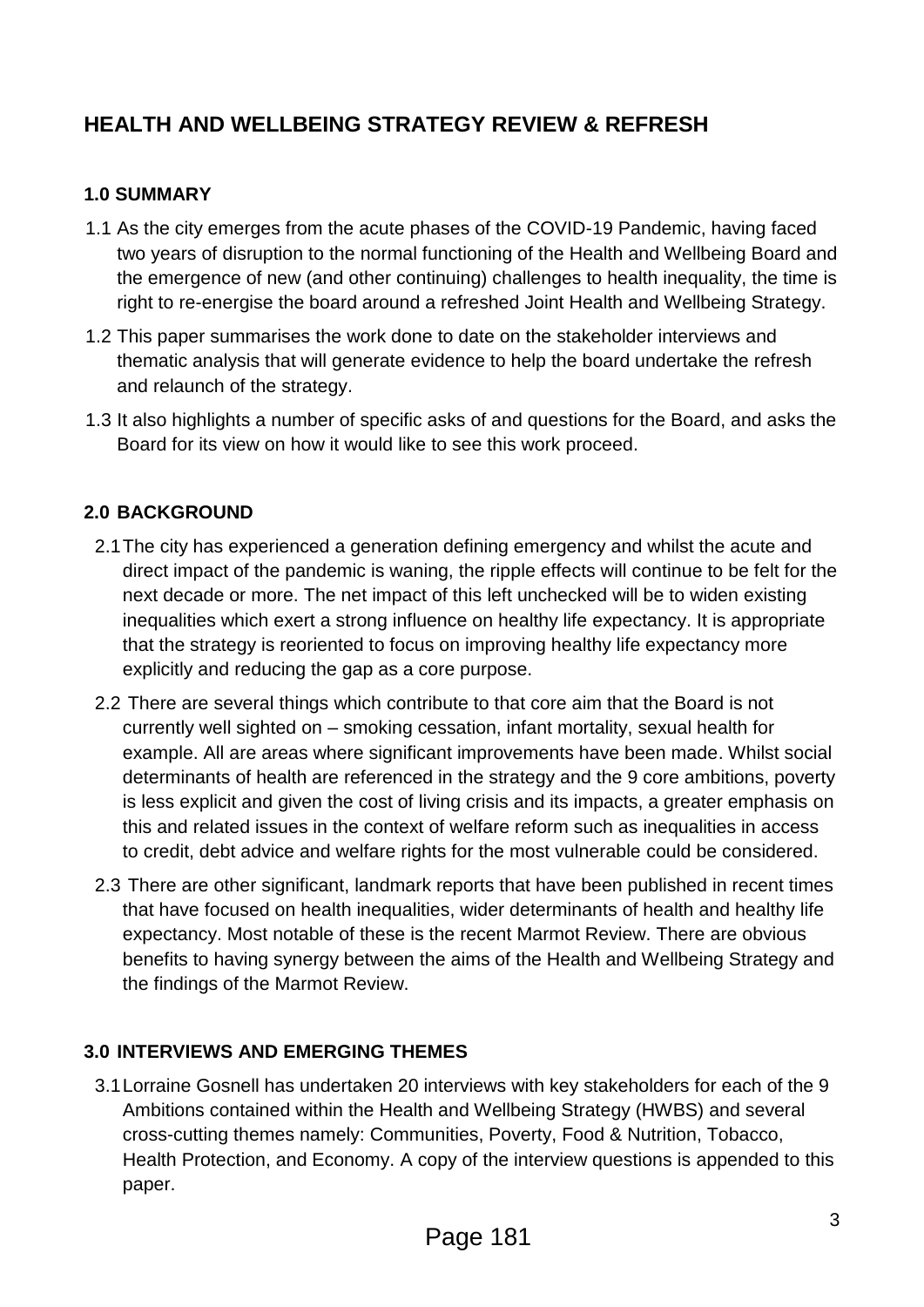- 3.2The interview transcripts have been digitised and thematic analysis is being done on the interview responses to provide the board with an evidence base which will be helpful in shaping the refresh the HWBS.
- 3.3This paper is not a detailed methodological review but an attempt to summarise some of the key emerging themes from the interviews.
- 3.4Overarching themes identified were those of **connectivity, communications, and responsibility** within the board; primarily concerned with membership in terms of both the organisations represented on the board and where attendance varied. It was felt that this impacted on productivity and collaboration within the board. For example, one interviewee mentioned the last time they presented to the board was 3 years ago. Multiple respondents reported that the board did not often celebrate successful projects where progress on these could be contextualised with regard to the 9 Ambitions.
- 3.5This links with another theme which was that of **data**. Several respondents identified data as a core theme, highlighting that whilst there is a lot of data and research available to the Board, this is not often discussed in depth, shared or communicated in context of the 9 Ambitions of the HWBS.
- 3.6Lastly, structural themes around **community level work and the role of the integrated care system** were also common.
- 3.7In terms of the **9 Ambitions**, many interviewees were not aware of all of them, and only knew of those which were relevant to their job role. It was also a recurring theme that interviewees felt that whilst the 9 Ambitions do not need to change, the focus of the strategy needs **readjusting and refining,** possibly orienting around a core set of near-term primary aims against which outcomes and progress towards them could become a driver of focus for the board. For example, several interviewees talked about the impact of **Covid-19, cost of living crisis and levelling up**.

### **4.0RECOMMENDATIONS**

4.1The Board are recommended to:

- **4.1.1** Agree to continue to sponsor the review of the strategy
- **4.1.2** Review the full thematic analysis at a board meeting in the autumn with recommendations to follow from the board to steer the refresh of the strategy.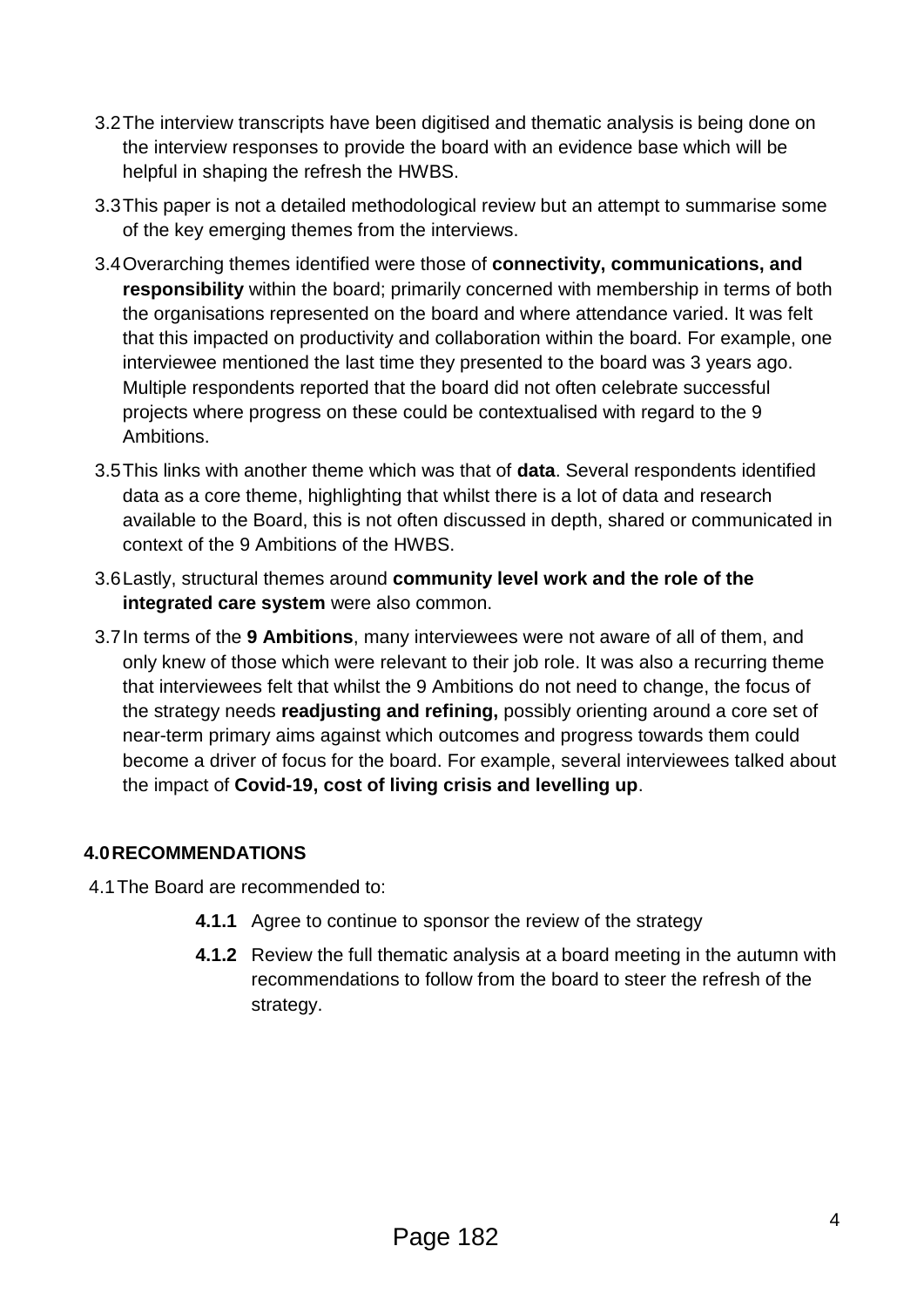#### **APPENDIX**

#### **Interview Questions**

Q1 "1. How familiar are you with Sheffield's current Health & Wellbeing Strategy? (see qualifiers in Q2 VW, W, NsW, NaA)"

Q2 "2. How much has it been a key part of your responsibility/role to take it forward? And/or to take The 9 Ambitions forward?"

- a Very well
- b Well
- c Not so Well
- d Not at All

Q3 "Have you been able to contribute to the HWB Strategy and on the delivery of the strategy? (As above/ VW, W, NsW, NaA)"

Q4 Have you had an opportunity to report back/contributed to the HWB Board to update on progress made on your priority?

Q5 "Healthy life expectancy is the best overall measure of both health and health inequalities, representing as it does the number of years someone can expect to live in good health. In Sheffield, the gap between the best and worst off is around 20 years. Our goal is therefore:

We will close the gap in healthy life expectancy in Sheffield by improving the health and wellbeing of the poorest and most vulnerable the fastest

Have we realised our goal? Y/N/ If not, why not? What could we improve? What can we learn from?"

- 5a a. Very Well
- 5b b. Well
- 5c c. Not so Well
- 5d d. Not at All
- Q6 Looking at The 9 Ambitions (see Ambitions Page)
- Q7 How well have we delivered on our 9 ambitions? How well has your ambition been delivered on?
- 7a a. Very Well
- 7b b. Well
- 7c c. Not so Well
- 7d d. Not at All

Q8 What is already in the strategy (the 9 ambitions) and what is happening in each of the areas current state of play and main recent developments? In any of these ambition areas there is a whole range of